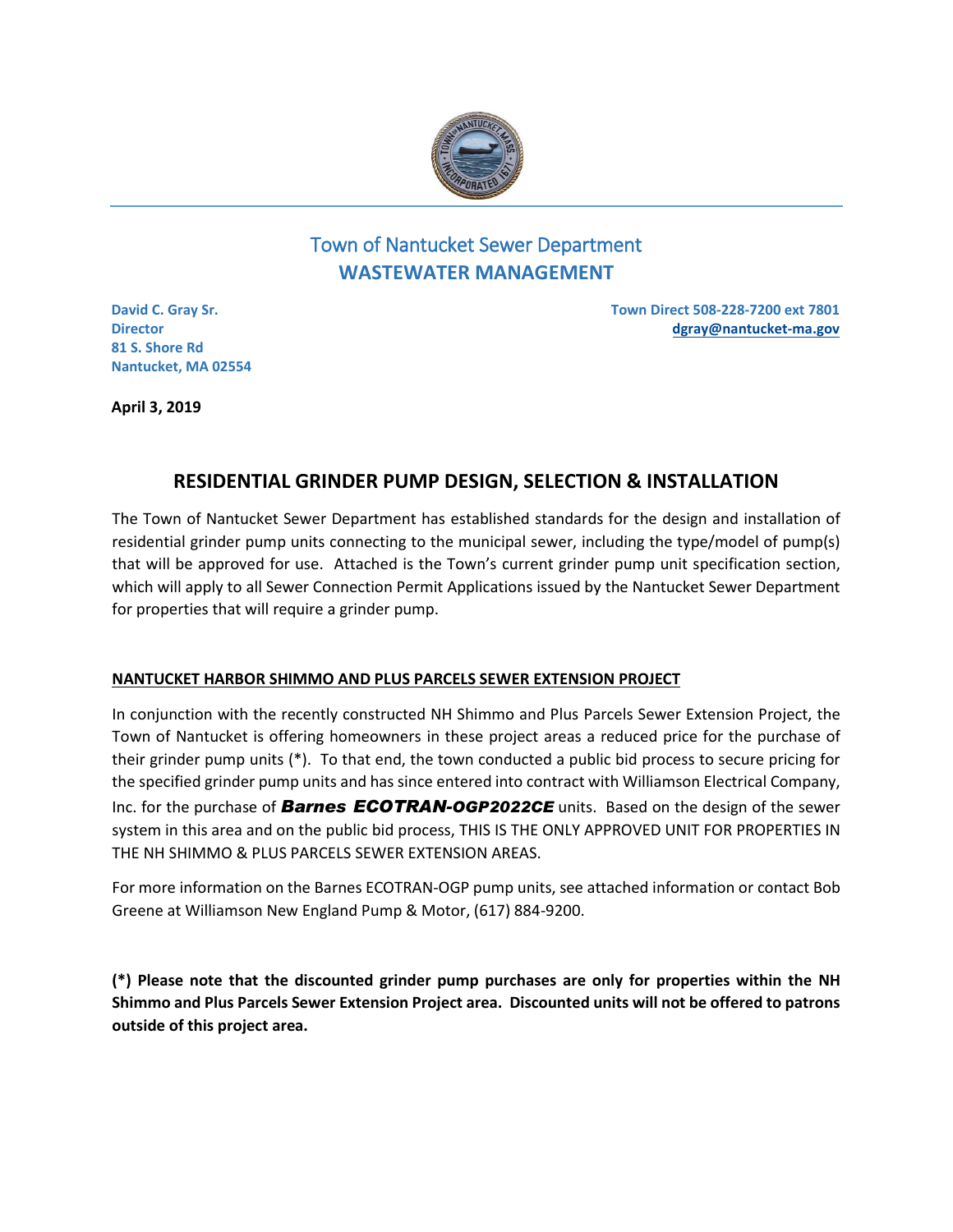#### **ALL OTHER SEWERED AREAS**

For any other connections to the municipal sewer (i.e. properties outside of the NH Shimmo and Plus Parcels Sewer Extension Project area) requiring an on-lot grinder pump unit, the Town prefers the Barnes Ecotran-OGP2022CE since it meets the town standard specification in all aspects and provides for standardization town wide with regard to repair and maintenance of grinder pump units. The town has gone to great lengths through the recent public bid process to require on island support and inventory for these pumps.

The specified pumps include complete factory-built and tested, Underwriter's Laboratory (UL) listed units, with all components to be provided by one supplier. We have concerns with any proposals to custom design and build the stations since this will make it difficult to meet the town specification and will require more checks and balances on review of the design and installation.

**One of the common concerns/desires we are hearing is in regard to providing additional storage due to the size of the dwellings or to power disruptions. It should be noted that during extreme power failure events, there are other more pressing issues than the ability to use the waste water system. Following are a few other comments regarding this subject:**

- A report by Sump & Sewage Manufacturers Associated determined that water usage during a power outage is reduced to 20.9%, or on average 35.5 GPD during an outage. The specified units provide a 150-gallons storage capacity to the cover, which equates to four days of storage capacity under these reduced water usage conditions for properties that do not include waste water facilities in their basement (i.e. below the cover elevation of the external grinder pump unit).
	- o The typical grinder pump basin package has 65 gallons of storage to the invert and 150 gallons to the top of the basin
- Average duration of a power outage in MA in 2017 was 29 minutes. This does differ on the island due to coastal storms but it has improved over the years.
- A common option, which is being supplied with the Barnes ECOTRAN units for the NH Shimmo Area grinder pump basin packages, is a remote power connection on the control panel. During an extended power outage, the basin can be pumped down using a portable generator.
	- o If the residence is equipped with a backup generator, the grinder pump would be powered by this power source as well
- Another option within the ECOTRAN units regarding additional or emergency storage is to install sloped storage chambers of 12" to 18" diameter pipe, connected to the two remaining inlet connections on the specified unit (see attached detail).
- For residences with higher water usage, duplex pump systems are available in various storage capacities exceeding 500 gallons utilizing the same specified grinder pumps and basin configuration. When these types of systems are requested, they will be reviewed *per application* for potential approval.